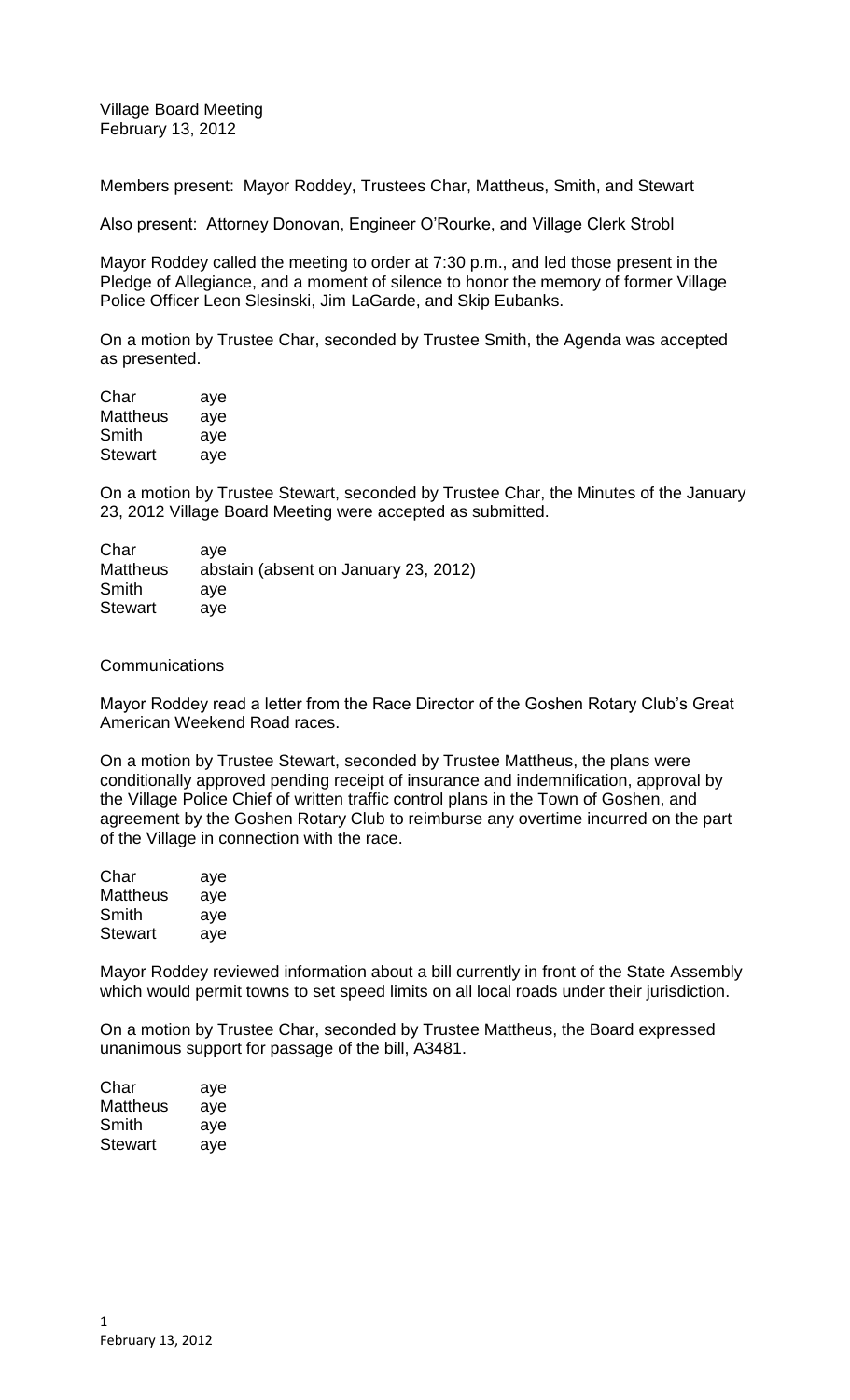Items of Business

On a motion by Trustee Smith, seconded by Trustee Char, bills as examined by members of the Board were approved in accordance with Abstract 2011/2012 number 21; check numbers 2855 through 2945, in the amount of \$247,081.06.

| Char            | aye |
|-----------------|-----|
| <b>Mattheus</b> | aye |
| Smith           | aye |
| <b>Stewart</b>  | aye |

Trustee Mattheus moved the following amendment, as requested by the Legislature of Orange County:

The motion was seconded by Trustee Char.

WHEREAS, The Village of Goshen owns property designated as:

| 13-1-32.61    | Town of Goshen          |
|---------------|-------------------------|
| $15 - 1 - 8$  | Town of Goshen          |
| $15 - 1 - 48$ | Town of Goshen          |
| $15 - 1 - 50$ | Town of Goshen          |
| $61 - 1 - 43$ | <b>Town of Wallkill</b> |
|               |                         |

AND, WHEREAS, the above described property is used by the Village of Goshen for water supply purposes for its residents and others who use State and County facilities within the Village, and

WHEREAS, the County Legislature has exempted the described properties from County Taxation in years past,

NOW, THEREFORE, BE IT RESOLVED, that the Village of Goshen is requesting the Legislature of Orange County to exempt the described property from County taxation, for the year 2013, in view of its use for municipal purposes.

| Char            | aye |
|-----------------|-----|
| <b>Mattheus</b> | aye |
| Smith           | aye |
| Stewart         | aye |

On a motion by Trustee Mattheus, seconded by Trustee Smith, the Village Board hereby resolves to hold a Public Hearing on February 27, 2012, at 7:30 p.m., for the consideration of the installation of a designated handicap space at the front west side of 252 Main Street.

| Char     | aye |
|----------|-----|
| Mattheus | aye |
| Smith    | aye |
| Stewart  | aye |